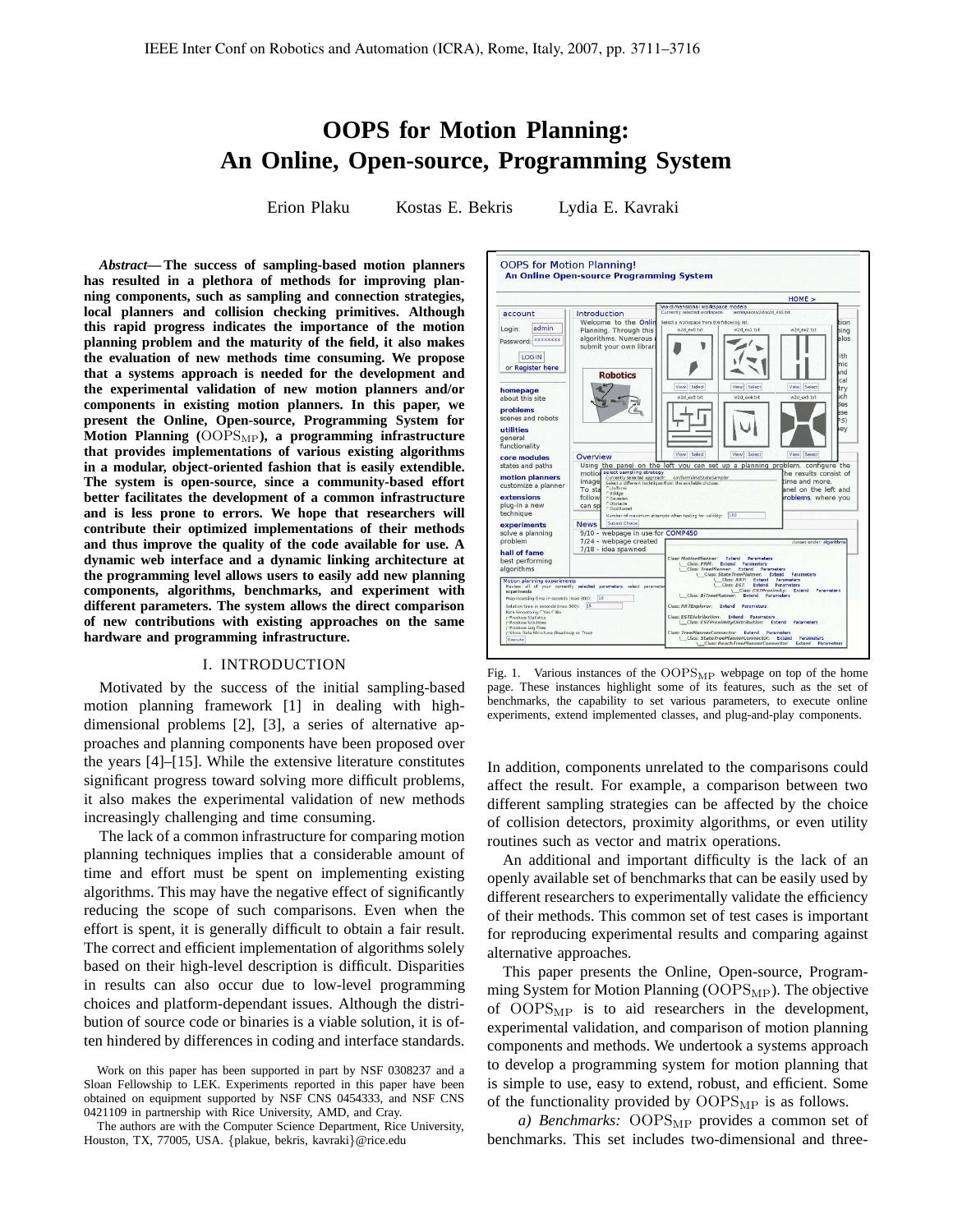dimensional static workspaces, together with polygonal and polyhedral robots and facilitates planning problems with multiple rigid bodies.

b) *Modules:* OOPS<sub>MP</sub> identifies programming modules and algorithmic components that are common across different motion planning methods. It provides implementations for these components, together with general purpose utilities and data structures.

*c) Motion planning methods:* On top of these modules, popular motion planning algorithms have been implemented, such as the Probabilistic RoadMap (PRM) [1], Rapidlyexploring Random Tree (RRT) [16], Expansive Spaces Tree (EST) [17], and many others.

*d) General functionality for experimental validation:* OOPS<sub>MP</sub> contains functionality to select different parameters of motion planners and other components, execute experiments, gather statistics, and visualize results.

*e) Online plug-and-play functionality:* With the aid of an online web interface, OOPS<sub>MP</sub> allows researchers to plug-and-play new motion planning components, methods, and benchmarks. The uploaded code can be dynamically linked with the existing infrastructure and experiments can be automatically executed for the uploaded plugins.

*f) Open-source:* OOPS<sub>MP</sub> provides direct access to the source code. We hope that this will allow other researchers to contribute to  $OOPS<sub>MP</sub>$ . Such contributions will significantly improve the system and the quality of current implementations of different motion planning components and methods.

### *Overview*

The rest of this paper presents in more detail the proposed system. The hierarchical and modular code structure of  $OOPS<sub>MP</sub>$  is described in section II. The online web interface through which  $OOPS<sub>MP</sub>$  is accessed and extended is discussed in section III. The most important feature of  $OOPS<sub>MP</sub>$  is the capability to extend its current functionality. A description of the necessary steps required to plugand-play new components onto  $OOPS<sub>MP</sub>$  is provided in section IV. The simplicity of extending  $OOPS<sub>MP</sub>$  is also demonstrated in section IV, where it is shown how to add a recent tree-based motion planning method to  $OOPS<sub>MP</sub>$ . The implementation of the tree-based planner uses many of the available components in OOPS<sub>MP</sub>. A description of how to run experiments, gather statistics, and visualize results using  $OOPS<sub>MP</sub>$  and some experimental results using different sampling components and different tree-based planners are given in section IV.

# II. OOPS<sub>MP</sub> - CODE STRUCTURE

A systems approach and a modular design were followed to make the code structure of  $OOPS<sub>MP</sub>$  simple to use and easily extendible. The design process of  $OOPS<sub>MP</sub>$ focused on identifying general purpose utilities and common components used by many sampling-based motion planning methods. The result of this design process was a hierarchical division of the code into three main modules: (i) utilities, (ii) core, and (iii) motion planners. The core module depends on the utilities module and the motion planners module depends on the utilities and core modules. The next issue considered in the design of  $OOPS<sub>MP</sub>$  was the programming language to be used for the implementation of these modules. Since the objectives of  $OOPS<sub>MP</sub>$  are to achieve robustness, efficiency, and extendibility, using a combination of C and C++ was considered to be the most appropriate choice for implementing the modules of  $OOPS<sub>MP</sub>$ . The low-level and frequently used utilities are implemented in C to ensure that the generated code is efficient. The high-level functionality is implemented using  $C++$  to make the code easy to extend by simply providing concrete implementations of abstract classes or further extending existing classes.

Each main module is further divided into smaller modules, as described in the rest of this section. Fig. 2 illustrates the hierarchical structure of the code in  $OOPS<sub>MP</sub>$ .

# *A. Utilities Module*

The utilities module encompasses general purpose functionality that is needed by higher-level modules, such as core and motion planners modules. It is currently divided into several submodules: (1) general, (2) math, (3) data structures, and (4) geometry. Fig. 2(b) provides an illustration.

*1) General Submodule:* This submodule contains implementations of general purpose functionality such as generation of pseudorandom and quasirandom sequences [18], uniform and Gaussian sampling of numbers, uniform generation of points inside disks or on the surface of high-dimensional spheres or ellipsoids. It also contains functionality to generate random or enumerate all possible permutations and combinations of  $k$  elements out of  $n$  objects. These low-level functionalities are typically necessary to construct high-level sampling strategies.

Additional functionality contained in this module includes methods for measuring computational time or gathering other statistics. It also includes memory management functionality such as the allocation and freeing of one-dimensional, twodimensional, or high-dimensional C arrays.

*2) Math Submodule:* The math submodule, as the name indicates, encompasses mathematical functionality such as low-dimensional vector and matrix operations, including affine and other types of transformation. There are also implementations of topological Lie groups and algebras, such as the special Euclidean groups  $SE(2)$  and  $SE(3)$  and their associated algebras, including the generation of uniform random samples, multiplication and addition, logarithmic and exponential operations, geodesic interpolations, and distance measures. In addition, there is also functionality to do numerical integration of ordinary differential equations using Euler, Runge-Kutta, or Bulirsch-Stoer methods of different orders of approximation.

We note that the above module provides the most commonly needed functionality used by sampling-based motion planning methods. The problem of obtaining correct and efficient implementations of many of these routines has also been raised in [19]. For this reason, special care is taken to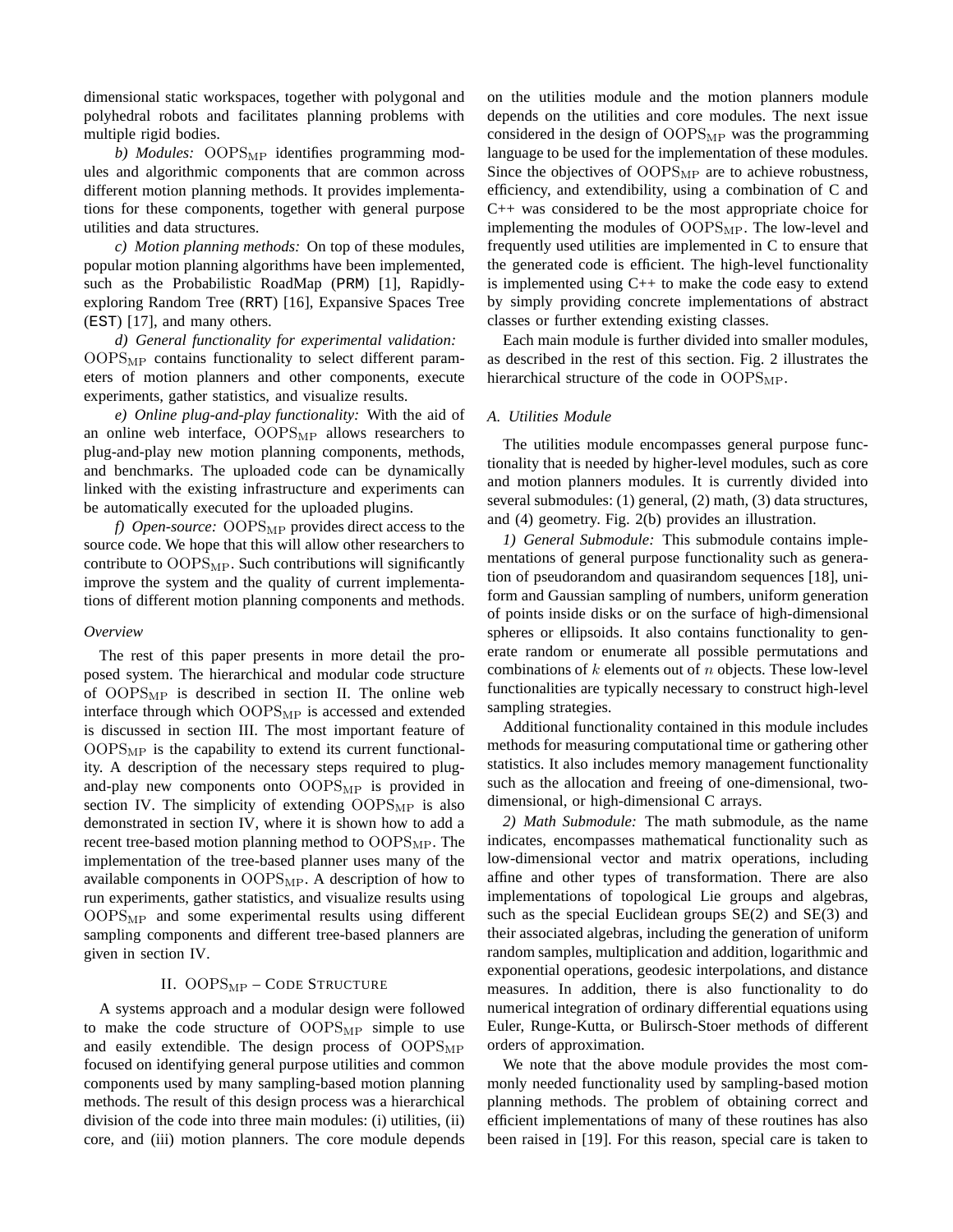obtain robust, fast, and optimized implementations of many of these routines.

*3) Data Structures Submodule:* This submodule contains implementations of different data structures such as roadmaps and trees and functionality to search and manipulate these data structures. The data structures submodule also includes implementations of proximity algorithms, which are often used by sampling-based motion planners to compute nearest neighbors. Currently, it contains proximity methods for computing exact nearest neighbors, such as the bruteforce linear approach or the efficient Gnat method [15], or computing approximate nearest neighbors, such as Random and DPES [5]. The underlying implementation of these data structures is in C in order to make them as efficient as possible. However, there is also a C++ interface to wrap up the C implementations and furthermore allow extendibility of these data structures.

*4) Geometry Submodule:* The geometry submodule contains implementation of 2D and 3D workspaces and collision detectors and distance computations between polygons and polyhedra, respectively. The 2D implementations uses fast and optimized primitives, while 3D implementations link to publicly available collision detectors such as PQP [20].

#### *B. Core Module*

The core module contains definition and implementations of common components required by sampling-based methods. The current division of the core module includes the (1) state space, (2) state sampling, and (3) path submodules. Fig. 2(c) provides an illustration.

*1) State-Space Submodule:* The state-space submodule defines the topology of the motion planning problem. As an example, the topology of the sofa problem is SE(2), since in the sofa problem the robot is allowed to only rotate and translate. The state space also includes the definition of distances between two points, i.e., configurations in the case of the sofa problem. This submodule also contains an implementation of the state space for multiple robots as a Cartesian product of the state spaces associated with each robot. In this way, high-level sampling-based motion planners can be used to solve problems involving more than one robot.

*2) State-Sampling Submodule:* The state-sampling submodule contains different sampling strategies. Current implementations include uniform, Gaussian [14], bridge [21], obstacle-based [13], and goal-biased methods.

*3) Path Submodule:* The path submodule corresponds to what is commonly referred to in motion planning as the local planner. Note that the local planner typically consists of two parts: path definition, which indicates how two states are connected to each-other, and path validation, which checks to ensure that the path satisfies all the constraints, e.g., collision avoidance. A path is parameterized by its length. In the case of SE(2) and SE(3) state spaces, paths are defined as either linear or geodesic interpolations. Path validation uses either an incremental or subdivision approach.



Fig. 2. Code structure of OOPS<sub>MP</sub>. The figure illustrates the hierarchical and modular structure of the code by showing many, but not all, available modules and submodules. Researchers could contribute improvements to existing modules, create new modules by extending existing ones, or add completely new modules that are not currently available in  $OOPS<sub>MP</sub>$ . The code in OOPSMP supports the plug-and-play paradigm.

#### *C. Motion Planners Module*

This module contains definitions and implementations of sampling-based motion planning methods. Since it relies upon the utilities and core modules, low-level planning parameters are hidden at this point. This modular approach facilitates the implementation of new methods. The planners can be used to solve motion planning problems with one or more robots using single or multiple queries. Sampling-based motion planners are divided into methods that construct a roadmap, single tree, bi-directional tree, or a roadmap of trees. In order to ensure extendibility, all the sampling-based methods extend or provide implementations of an abstract motion planning class. Fig. 2(d) provides an illustration.

Roadmap methods include PRM and its variants. Note however that, for example, GaussianPRM is obtained by replacing the uniform sampling component in PRM by the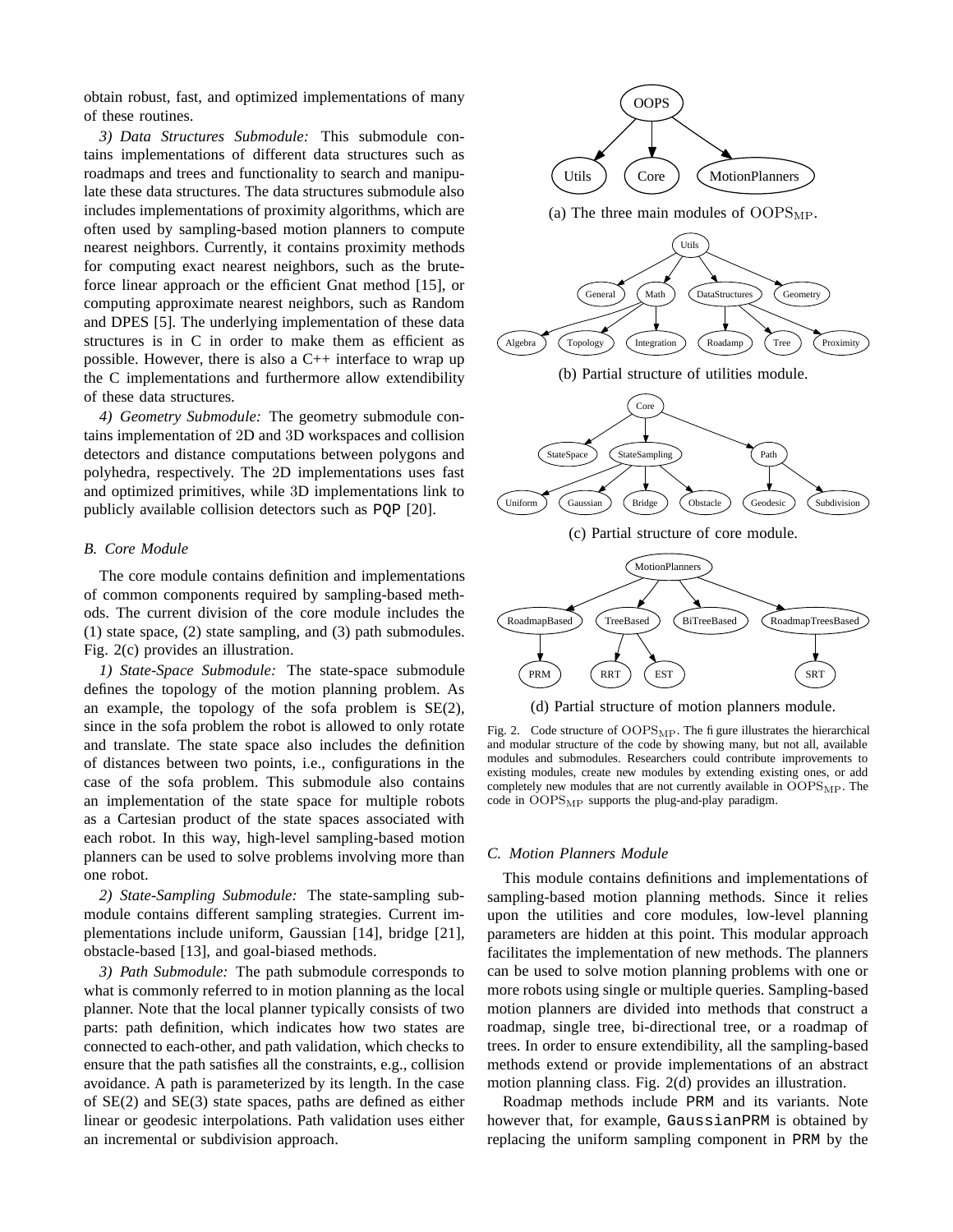Gaussian sampling component. The connection strategies in PRM are defined by the particular proximity component that is being used. Similarly, the local planner is defined by the selected path-definition and path-validation components. Single and bi-directional tree methods include implementations of RRT and EST. These implementations are also modular, since they rely on different components, such as extend, connect, explore, etc. Furthermore, tree-based methods also use sampling, path, and proximity components. The roadmap of trees methods, such as SRT [4], utilize the roadmap and tree-based modules that are currently in use.

## III. OOPSMP – ONLINE ACCESS AND INTERFACE

One of the primary goals of our system is to allow the direct comparison of motion planners on the same hardware and programming infrastructure. A user of  $OOPS<sub>MP</sub>$  is able to achieve this by selecting the appropriate modules and parameters to run an experiment and executing the code on a publicly accessible server. We provide a webpage interface to assist this procedure that is illustrated in Fig. 1. In this section we describe how this interface can be used and how it has been implemented.

The webpage has been built using "php", with the objective of being dynamic, parameterizable, simple to extend and integrate with the code. Since the user of the webpage is provided the capability to upload and execute code on a public server, an authorization procedure is used so as to hopefully avoid possible malicious attacks. After registration, a corresponding file space is allocated on the server where the various files specific to a user are stored. These files are related to benchmarks, code, parameter selection files, and outputted results. In this way, each account operates independently and can publish results, such as benchmarks or source code, to other users only upon request.

The basic functionality for the webpage interface is to construct an input parameter file according to HTML forms that are passed as a parameter to the executable of  $OOPS<sub>MP</sub>$ responsible for running experiments. The generation of the forms is an automated procedure based on templates that define a protocol between the code and the interface. This is an important element of  $OOPS<sub>MP</sub>$  because it allows the inclusion of potential additional parameters with a small overhead and allows user extensions to the current infrastructure as described in the next section.

The webpage structure mostly follows the architecture of the code and the order with which parameters need to be specified to run an experiment.

#### *A. Benchmarks*

After the initial homepage, a user is able to define the problem that will be solved.  $OOPS<sub>MP</sub>$  currently supports motion planning problems with multiple rigid bodies. The parameters that have to be specified are the workspace, the number of robots and the type of each robot. Through the "problems" link of the webpage, access is provided to the libraries of benchmarks available with the system. Providing easy access to these sets of benchmarks is an

important contribution of  $OOPS<sub>MP</sub>$ . Both two dimensional and three dimensional problems are supported, so there are two types of environments and robots available, accessible from corresponding online libraries which visualize how each workspace and robot geometry look like. A user can directly access a benchmark file, corresponding either to a workspace or a robot. The format of benchmarks is also available and users can upload their own files. A visualization of the benchmark is provided if the format of the file is recognized by the system and the file is accessible to be selected for experiments. As it is mentioned earlier, uploaded files are not accessible to other members of  $OOPS<sub>MP</sub>$  until the user decides to publish the file to the community.

### *B. Parameter Selection*

The links "utilities", "core modules" and "motion planners" provide a way to select parameters for experiments. Access to the related source code is also provided through these links. As mentioned, the only available parameter currently supported for the "utilities" category is the choice of a proximity computation algorithm. Following the code structure, the "core modules" link provides access to choices for state space representation, sampling strategy and definition of a local path. The "motion planners" link provides the interface for the selection of a motion planner. The choices range between the PRM algorithm, tree-based algorithms and bi-directional tree-based algorithms. The current implementations for tree-based algorithms include RRT [16], EST [22], and several of their variations. For algorithms, sampling strategies and local path definitions additional parameters may be specified. For example, for the PRM algorithm, the fraction of total planning time devoted to sampling must be defined. All the selections made by the user are stored and they do not have to be resubmitted each time that an experiment is executed.

#### *C. Experiments and Queries*

Through the "experiments" link experiments can be executed over the online interface.

Before the execution of an actual experiment, appropriate queries must be selected to define the motion planning problem. There is functionality for generating random queries given the selected workspaces and robots. Access to a library of queries similar to that of workspaces and robots is also provided. The format of queries is described. A query file, which contains multiple queries, can be uploaded. When a user selects an existing query, a good practice for the user is to validate whether the query file contains valid queries for the given workspace and robot, which is a provided functionality.

After the definition of a query, an experiment can be initiated. An important parameter defines how much time will be devoted in preprocessing during execution (e.g., roadmap construction in PRM) and how much time in query solving. The user has multiple choices on the type of files that will be outputted from an experiment, such as statistics, logs with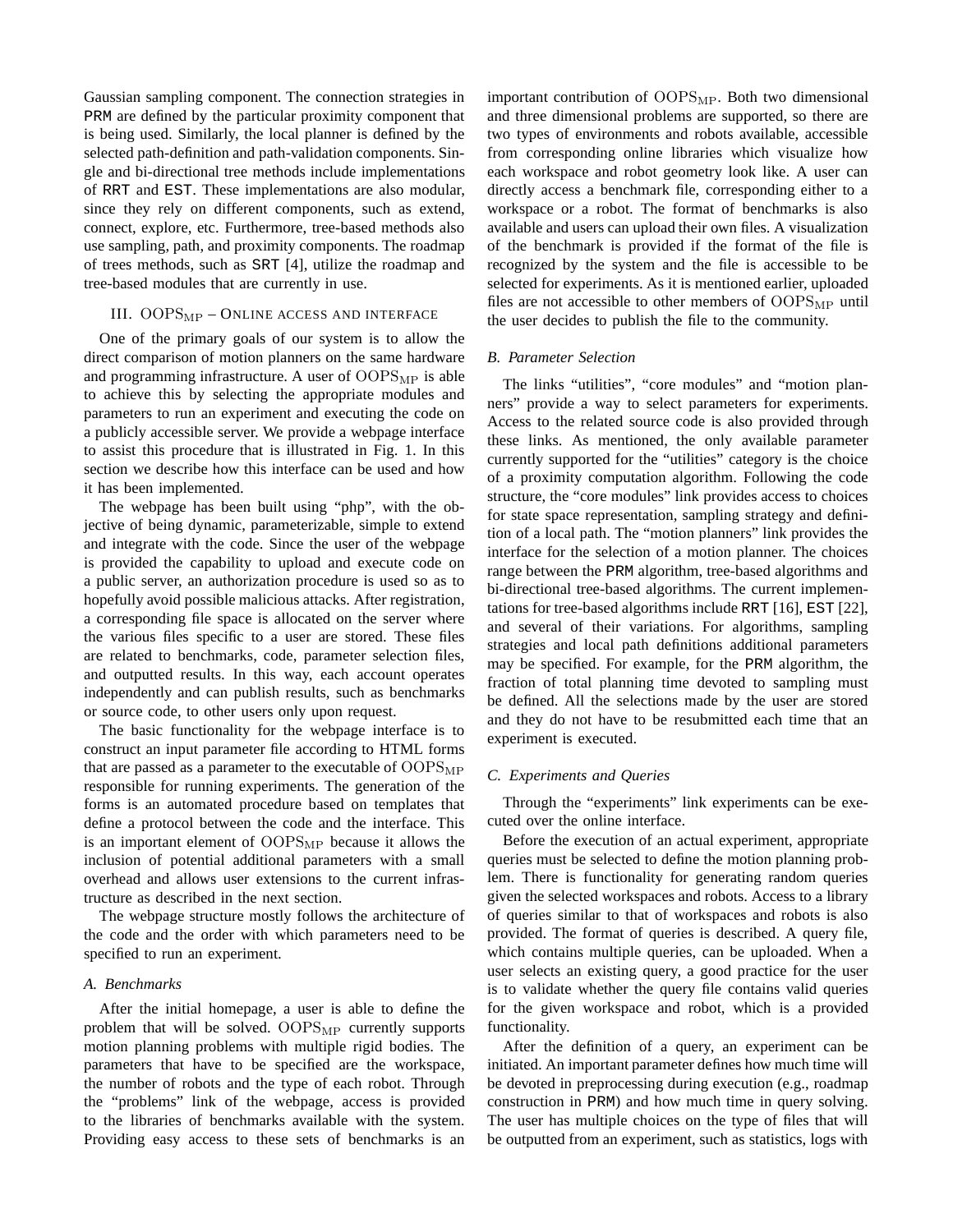

Fig. 3. A postscript file is automatically created at the end of each experiments that contains the figures requested by the user. (a, c) Paths from initial to final configurations for two different environments. Directions of paths are shown as gradients. Obstacles are shown in black. Observe that in several places the robot comes close to the obstacles, almost touching their boundaries. (b) Fraction of queries solved by different PRM variants as a function of total computation time using the workspace and robot in (a). (d) Fraction of queries solved by RRT and DDRRT as a function of total computation time using the workspace and robot in (c).

debug messages and information about the data structure constructed by the algorithm.

Fig. 3 gives examples of experiments that can be executed with  $OOPS<sub>MP</sub>$ . Fig. 3(a, b) provides a comparison among various sampling strategies, while Fig. 3(c, d) shows the result of a comparison between RRT and DDRRT [9].

After the execution of a motion planning experiment, statistics about the performance of the planners employed during the experiment can be reported, such as solution time for all the queries and number of queries solved by the planner. Furthermore, profiling information is reported, which informs the user how the total execution time was divided among different motion planning modules. Finally, for experiments where the planner was successful in finding a solution, a postscript file containing the solution path is automatically created and can be accessed online. The roadmap or the tree data-structure constructed during an experiment can also be visualized.

# IV. OOPS<sub>MP</sub> - EXTENDIBILITY

The most important property of  $OOPS<sub>MP</sub>$  is the ability to implement an alternative algorithm for one of the planning modules or a new motion planning algorithm and link it directly with the existing infrastructure, run experiments, and compare against motion planning methods and components already implemented in OOPS<sub>MP</sub>.



Fig. 4. C++ code illustration for implementing DDRRT, a recent tree-based motion planning method. The functionality and infrastructure provided by  $OOPS_{MP}$  facilitates the implementation of new ideas. Once the code is submitted through the web interface, DDRRT is immediately available for comparisons with existing methods.

We illustrate the simplicity of using  $OOPS<sub>MP</sub>$  to implement new ideas by showing all the necessary steps that are needed to implement DDRRT [9], a recent tree-based motion planning method.

*1) Select module for extension:* From the "extensions" link of the online interface a user gets access to a webpage that provides a tree structure of the extendible classes in the existing code. In the case of DDRRT, the user selects to extend RRT, since DDRRT is based on RRT. The webpage creates a template for DDRRT, which simply indicates that DDRRT extends RRT, and shows DDRRT as a branch under RRT in the tree structure of the extendible classes.

*2) Define additional parameters required by the new module:* The new module inherits all the parameters of the module that it is extending. The online web interface also allows the user to define additional parameters required by the new module. In the case of DDRRT, the user specifies that a parameter of type "real" is required for the "setRadius" function in DDRRT. The current implementation in  $OOPS<sub>MP</sub>$ supports several parameter types, such as "bool," "int," "real," "string," or any combination of these types.

All the parameter types and the keywords associated with these types are added to the template created for DDRRT. The web interface gives the user the ability to add new parameters, remove, or edit existing parameters.

*3) Upload code and create module:* Using the web interface, the user can upload any number of  $C/C++$  files. Fig. 4 provides an illustration of the C++ code required to